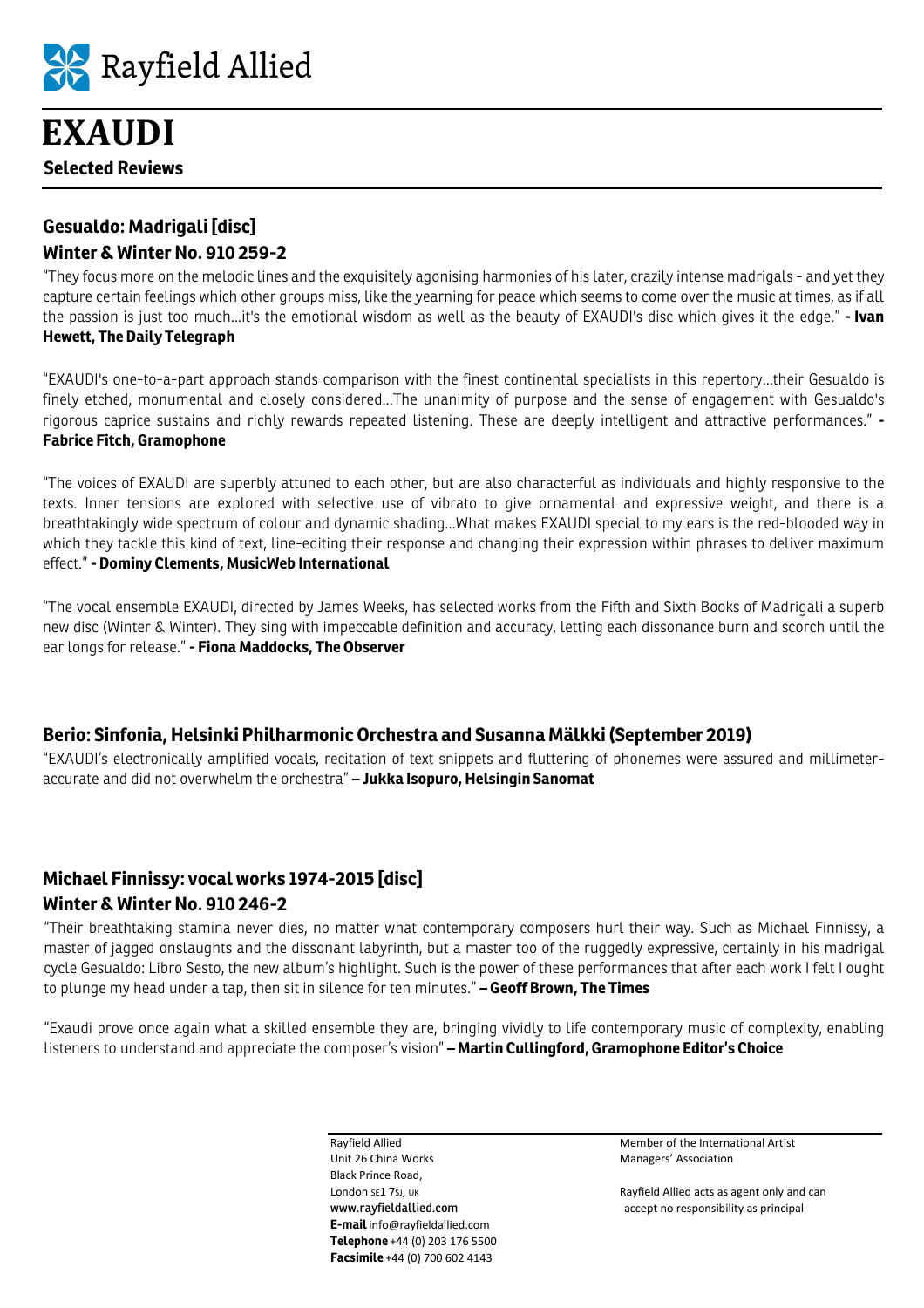

"This is one of those recordings where composer and performers seem uniquely matched. One senses a degree of commitment that is rare even from an ensemble that isn't known for pulling its punches…the interplay of these sonorities really is extraordinary. That the essential character of all seven pieces can be recalled after just one hearing testifies to their impact and cogency. The cycle also shows that Exaudi's virtuosity doesn't just hit you between the eyes; it runs deep" **– Fabrice Fitch, Gramophone**

#### **BBC Proms: Open Ear, Tanks at Tate Modern (September 2017)**

"Standing head-and-shoulders above everything was Cassandra Miller's Guide, which was inspired by a 1960 recording of a Southern Baptist hymn. The eight voices of the choir Exaudi recreated the hymn, each in their own way, creating a beautiful and moving sense of multitudes of voices raised in rapt, quiet praise." **– John Allison, The Telegraph**

# **James Weeks: Mala Punica, Walled Garden [disc]**

#### **Winter & Winter**

"finespun music by James Weeks, performed by his peerless vocal ensemble Exaudi and the excellent instrumentalists of the Netherlands-based Hortus Ensemble…There's a refinement and definition to the writing that sounds just right in Exaudi's chiselled-but-definitely-not-chaste delivery" **– Kate Molleson, The Guardian** 

#### **Wigmore Hall (February 2015)**

"a remarkable evening of vocal virtuosity in extreme music, very old and very new. No one does it better than the eight-voice ensemble EXAUDI" **– Hilary Finch, The Times** 

#### **BBC Proms, Birtwistle Prom with Birmingham Contemporary Music Group (September 2014)**

"As Oliver Knussen observes in Fiona Maddocks's deftly illuminating new book Harrison Birtwistle, even a tiny piece like *Dinah and* Nick's Love Song, written on a single sheet of paper, 'casts a spell out of all proportion to its dimensions'. And so it did when he conducted it plus two other Birtwistle classics, with contralto Hilary Summers, EXAUDI, and the Birmingham Contemporary Music group. This made a fascinating hour." **– Michael Church, The Independent** 

"This was furthered by the ethereal interjections of six sopranos from EXAUDI, whose onomatopoetic noises and siren-like swoops supplemented the magical mood" **– Katy Wright, Bachtrack** 

# **Aldeburgh Festival, Earthquake Mass (June 2014)**

Unit 26 China Works **Managers'** Association Black Prince Road, **E-mail** info@rayfieldallied.com **Telephone** +44 (0) 203 176 5500 **Facsimile** +44 (0) 700 602 4143

Rayfield Allied Member of the International Artist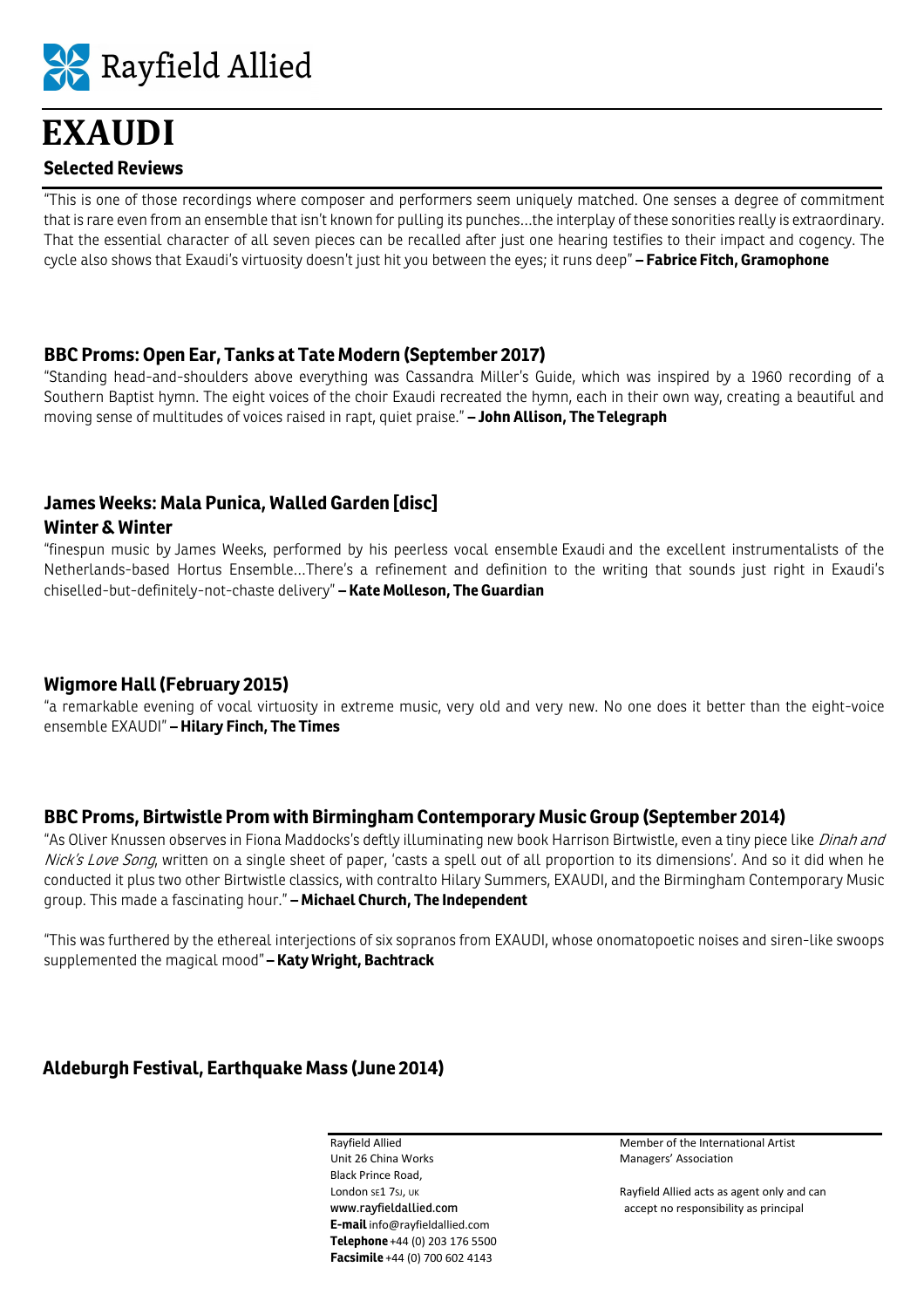

"this was a fascinating juxtaposition between early and contemporary music. Aldeburgh is still feeling the after shocks." **– Claire Jackson, Early Music Today**

#### **Tectonics Festival Glasgow (May 2014)**

"while Exaudi's astoundingly well-sung programme included Christopher Fox's heady tangle of voices in Preluding and the mesmeric keening of Cassandra Miller's Guide. […]" **- Kate Molleson, The Guardian** 

# **EXPOSURE [disc] HCR 2013**

"EXAUDI is one of the most interesting vocal groups working today. The range of the group's commissioning of both established and younger contemporary composers is extensive. Its skill in the execution of those commissioned compositions, which tend to the experimental and the complex, is invariably high, with its interpretative style being imaginative, musical and alive to conceptual exploration." **– Stephen Graham, Tempo** 

#### **Wigmore Hall, 'O Tenebroso Giorno: Gesualdo Then and Now' (November 2013)**

"One emerges from an Exaudi concert as if from a Finnish sauna, rigorously scrubbed and massaged, all lingering harmonic sludge swept away. You feel healthy, pure and courageous — though not as courageous as James Weeks's vocal group in choosing their repertoire. Only the dangerously contemporary will do, or the prickliest old masters, sung unaccompanied with scorching force and no safety net." **– Geoff Brown, The Times** 

#### **'Exposure2013' at Only Connect Theatre (October 2013)**

"For what must be a very difficult piece, EXAUDI made both the content and delivery seem effortless" **– Hilary Glover, Planet Hugill**

#### **Wigmore Hall, Tenth Anniversary Concert (October 2012)**

"the excitement lay in forthright voices scaling pitches where only supersonic jets should fly and treating all complexity as a stroll in the park." **– Geoff Brown, The Times**

> Unit 26 China Works **Managers'** Association Black Prince Road, **E-mail** info@rayfieldallied.com **Telephone** +44 (0) 203 176 5500 **Facsimile** +44 (0) 700 602 4143

Rayfield Allied Member of the International Artist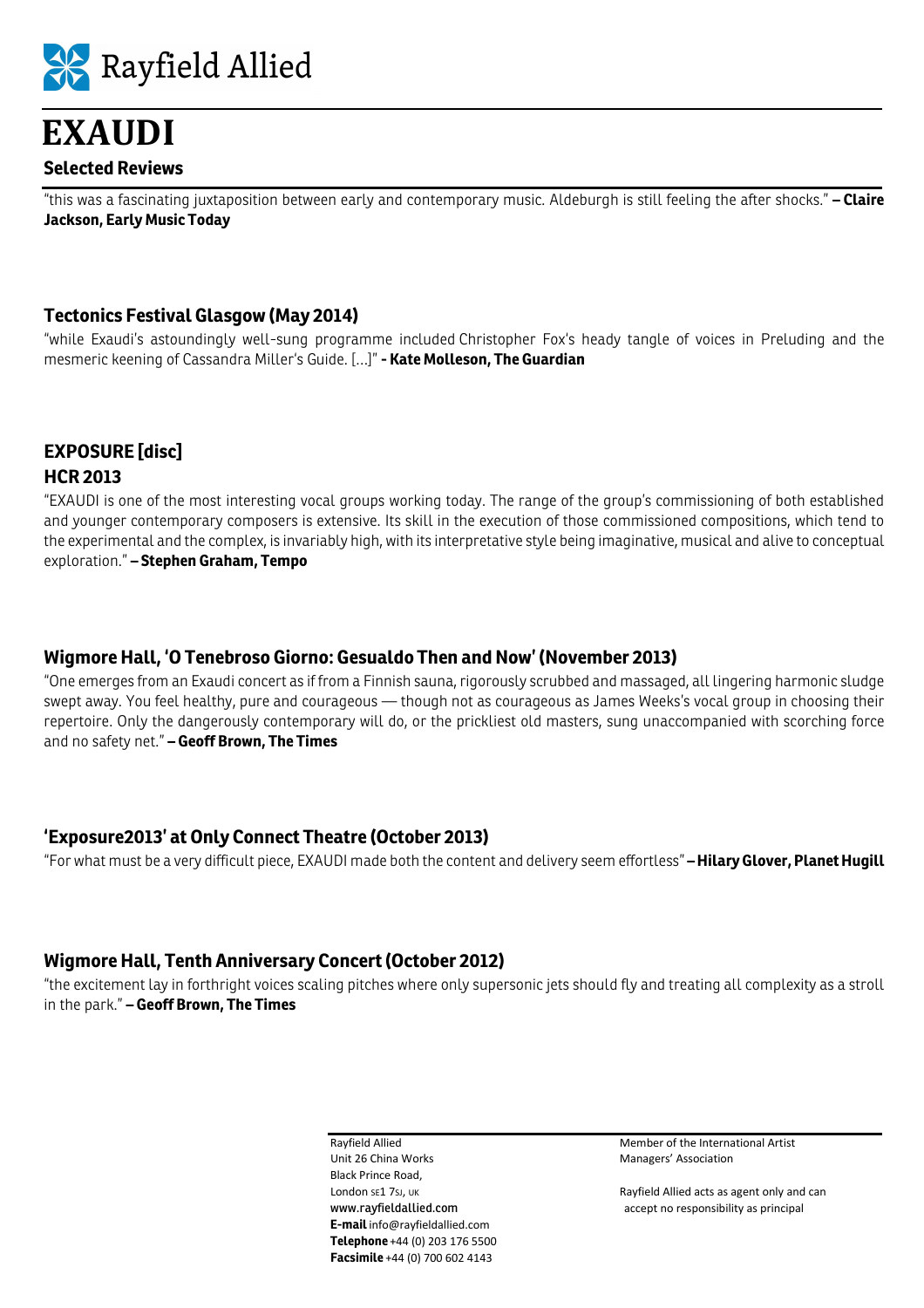

"the programme juxtaposed old and new, with madrigals taken from the third and fourth books by Monteverdi, and the fifth and sixth by Gesualdo, performed with the same fastidious attention to detail, one singer to a part, that the group brought to each contemporary work." **– Andrew Clements, The Guardian**

"EXAUDI, the vocal ensemble which this year celebrates a decade of marrying the richness of ancient musical styles to the complexities of contemporary music…Throughout, the singers, sometimes directed by Weeks, sometimes not, demonstrated that vocal purity needn't override expression, while precision doesn't preclude individuality: every voice made its presence felt within the group identity." **– The Evening Standard**

"EXAUDI means "Hear!" and it's a fine name for this eight-voice vocal group, which approaches its twin loves of new music and Renaissance music with the same missionary zeal. James Weeks, the group's director, wants to show both can seize our hearts and minds with the same immediacy…The most moving of the new works was Michael Finnissy's adaptation of a Gesualdo madrigal, his three added vocal parts adding a mournful commentary to Gesualdo's original. Here, as elsewhere, the performances were a marvel." **– Ivan Hewett, The Telegraph** 

# **'Exposure 2011', Kings Place (October 2011)**

"I have to say that it has been some of the best money I have spent on a concert all year. The group manage the wild frontiers of avant garde choral music with a mix of good singing, fearsome musicianship and (very English this one) wit" **– framescourer** 

#### **Quincena Musical, San Sebastian (August 2011)**

"the choir EXAUDI had to work beautifully to get all of the expressive juice from the works they presented, mostly with religious themes. Certainly difficult scores that, even at the risk of generalising, shared complex polyphonic textures, variable and surprising nuances, demanding intervals, moments of sound impact, great vocal challenges, dynamics squeezed to the limit and long notes held impossibly." **– El Diario Vasco** 

#### **Arvo Pärt with Endymion, Wigmore Hall (July 2011)**

"music of rapturous, daring simplicity, vigorously etched by a string quartet drawn from Endymion and three of Exaudi's fearless voices… The tenor Simon Wall stood his ground, mostly on one note, in the Wallfahrtslied (Pilgrim's Song) of 1984. Other Exaudi colleagues joined him in the moving Stabat Mater, a work where time seems to stand still. The spellbinding sound of Juliet Fraser's soprano beaming in, laser-like, from on high will remain for a long time." **– The Times** 

# **'Everlasting Light', Aldeburgh Festival (June 2011)**

Unit 26 China Works **Managers'** Association Black Prince Road, **E-mail** info@rayfieldallied.com **Telephone** +44 (0) 203 176 5500 **Facsimile** +44 (0) 700 602 4143

Rayfield Allied **Member of the International Artist**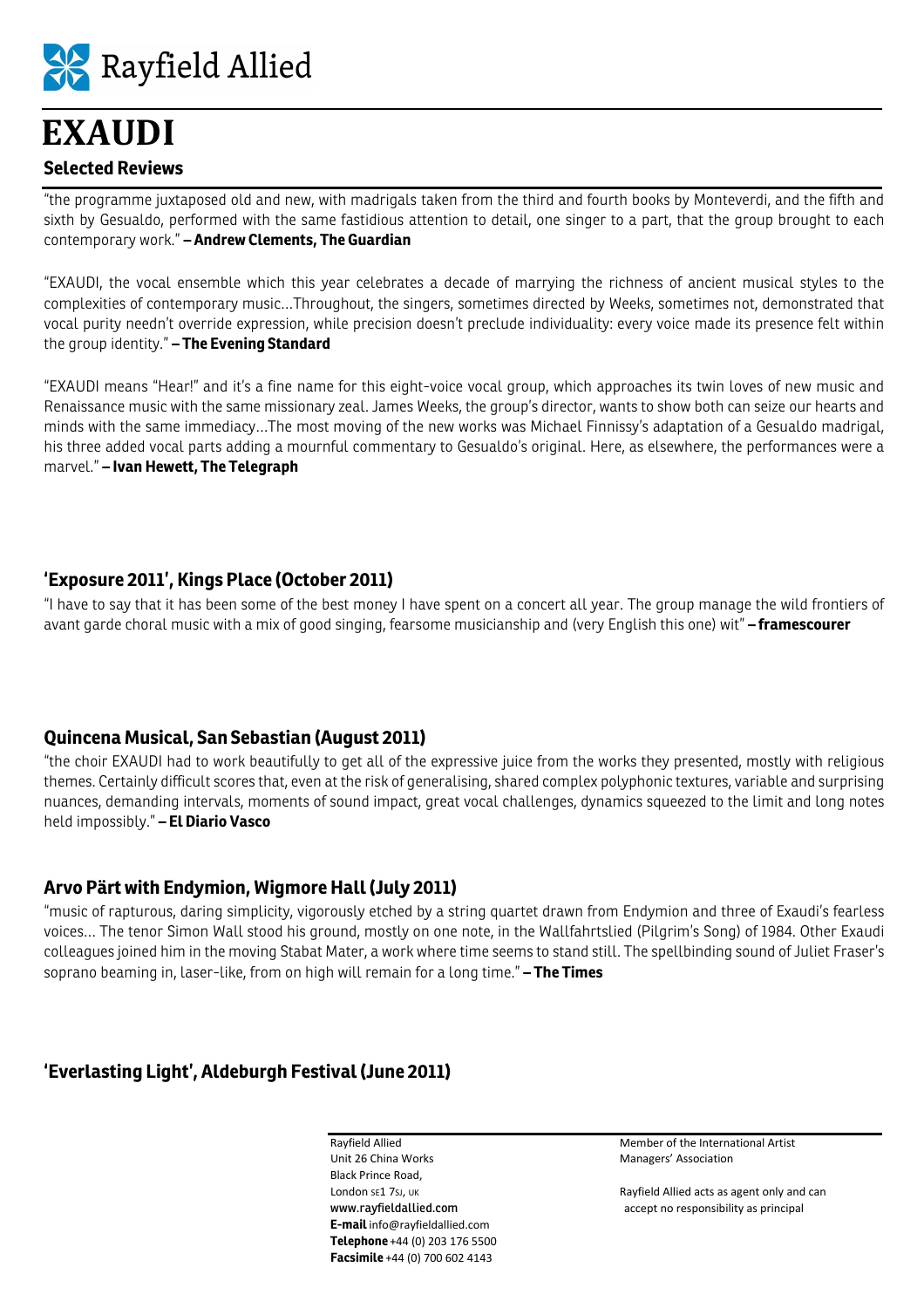

"the choir [sic] Exaudi appeared, looking just like characters out of Mad Men. They sang fascinating Renaissance madrigals about cosmography and the Sybilline prophecies, and eerily apt modern music by Ligeti. Finally we and the choir pitched up in front of Sizewell, sinister in the violet evening gloom. Suddenly Jones's film projections of scientific imagery magically appeared on its blank wall, and what was all-too-solid and grim seemed to melt into air. The strange haunted atmosphere and the romance of that far-off age came together in the most magical way." **– The Telegraph** 

#### **Howard Skempton Portrait, Birmingham Contemporary Music Group (February 2010)**

"EXAUDI performed four choral pieces with stunning purity of sound, which allowed the music's radiance to shine out with full force. Skempton sometimes disarms by being deceptive and surprising. But there's nothing so disarming as being straightforwardly ecstatic, as his lovely setting of Shelley's 'Voice of the Spirits' proved." **– The Telegraph** 

# **Poppe Interzone, Ensemble Intercontemporain (December 2009) Festival d'Automne**

"the micro-intervallic universe – from quarter to sixth, even eighth of a tone! – served tonight with rare precision by the Ensemble Intercontemporain joined by the excellent EXAUDI vocal ensemble" **– resmusica** 

"The vocal precision and the sonic beauty of the five soloists of the EXAUDI Ensemble are a pleasure in themselves beyond the poetic meanders of a text in English difficult to assimilate at first sight. The voices are fully in accord with the subtlety of a music with tilted attacks, at intervals up to the eighth of a tone, and with sonic refinements hitherto untouched. Their musicality is a delight." **– concertonet** 

# **'Exposure', The Cutting Edge Series (October 2009)**

"This year the series was expertly launched by the vocal ensemble Exaudi, one of the most sensationally gifted vocal groups performing in the UK at the moment. Exaudi have swiftly gathered a dedicated following, and the concert started 20 minutes late as the organisers hurriedly arranged some extra seating to accommodate the unanticipated numbers of people turning up on the night." **– Gramophone Magazine** 

"The vocal ensemble EXAUDI opened Sound and Music's The Cutting Edge series of concerts at The Warehouse last week with a typically enterprising programme of new and newish works by young (and youngish!) composers. Led by their director James Weeks, EXAUDI's performance exhibited technical poise alongside real elegance in interpretation that befitted their obvious passion for the music" **– musicalcriticism.com**

# **Cage and Machaut, fuseleeds Festival (April 2009)**

Unit 26 China Works **Managers'** Association Black Prince Road, **E-mail** info@rayfieldallied.com **Telephone** +44 (0) 203 176 5500 **Facsimile** +44 (0) 700 602 4143

Rayfield Allied Member of the International Artist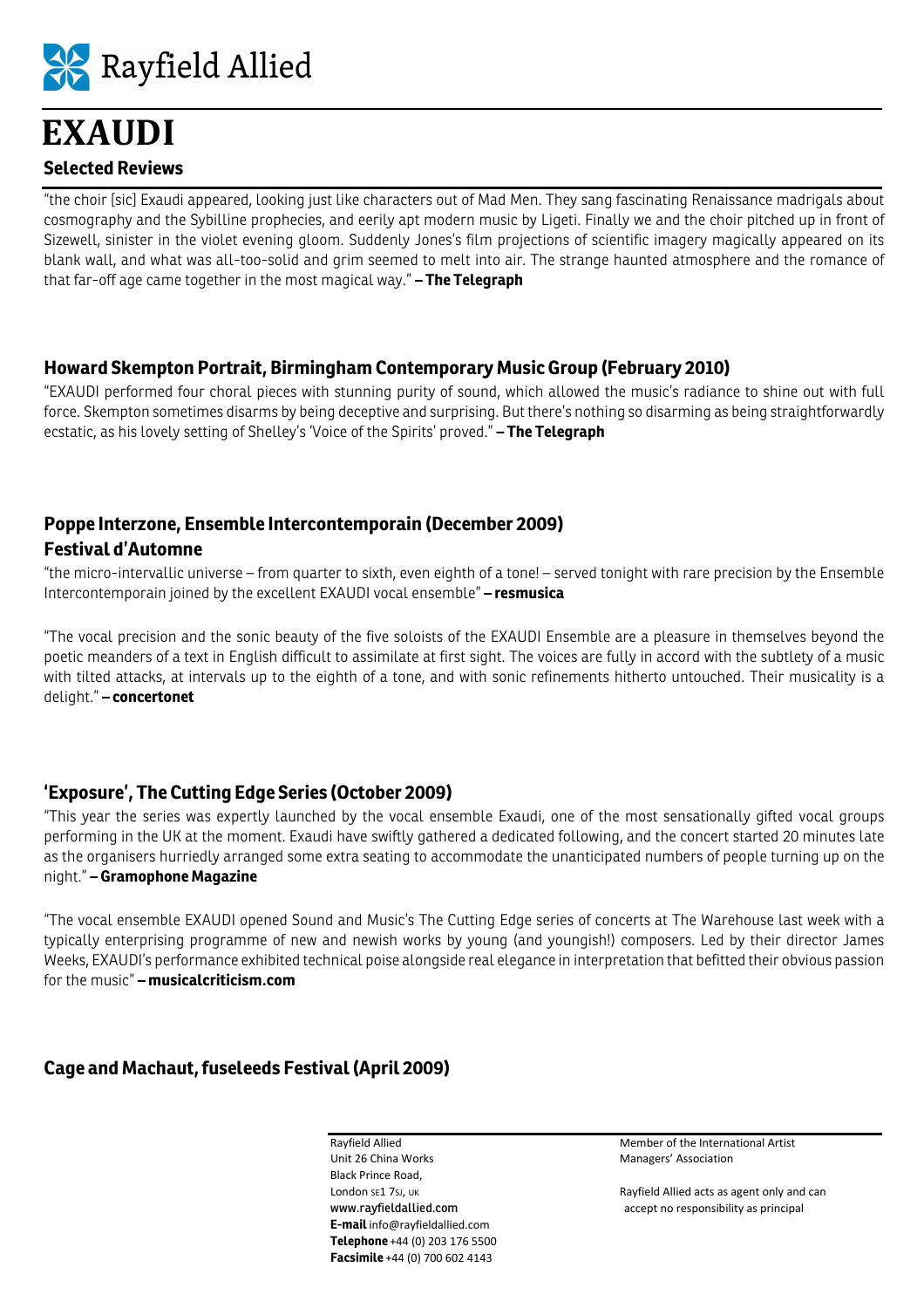

"nothing could match the intimate surprises of this early evening gig by Exaudi, the British vocal ensemble that delights in programming the unthinkable — such as John Cage and Guillaume de Machaut. On the surface, 20th-century music's biggest smasher of traditions and the 14th century's deftest polyphonic weaver of hymns to courtly love were never meant to co-habit. Yet by picking from Cage's rambunctious catalogue only the simplest, sparest and in most cases shortest pieces, Exaudi's director James Weeks made a triumphant case for letting the two lie side by side." **– The Times** 

"The vocal ensemble Exaudi expand the definition to over six centuries, in a programme that interleaves work by the medieval master Guillaume de Machaut and the modernist icon John Cage. The pairing isn't quite as bizarre as it sounds. As the guiding spirit of ars nova, the 14th-century avant garde, Machaut's radical new harmonies must have seemed every bit as arresting as Cage's use of prepared instruments and the music of chance was in the 20th century…" **– The Guardian** 

#### **Rihm and Lassus, Aldeburgh Easter Festival (March 2008)**

"an expressive control of dissonance and an emotional directness that are very much Rihm's own. EXAUDI conveyed all that with a confidence that belied the technical challenges the singers were meeting so effortlessly. It was hard to imagine this music better performed, and there could be no better context in which to hear it." **– The Guardian** 

"The singers of the justly celebrated EXAUDI compelled instant attention with their secure treading of the sometimes rocky harmonic paths of Orlande de Lassus…if Lassus is occasionally rocky then Rihm is often – vertiginous? To begin a devotional piece quietly with such grating dissonances requires musicianship of the highest order and nerves of the toughest steel…James Weeks and the members of EXAUDI will know from the atmosphere and the response that they delivered something special and this review can only hint at what those lucky enough to be present experienced. At the risk of repetition, perfection." **– East Anglian Daily Times** 

# **'NOW' at Edinburgh Contemporary Arts Trust (November 2007)**

"On Tuesday, contemporary vocal ensemble Exaudi gave a startling object lesson in just how flexible the human voice is. They huffed, puffed, popped and even sang a programme that encompassed the extreme demands of such radicals as Luigi Nono, Wolfgang Rihm and Michael Finnissy… The microtonal eccentricities of reclusive Italian aristocrat Giacinto Scelsi's Tre Canti Sacri sent a chilling ring round the voluble Greyfriars acoustics, amplified by the mind-blowing dynamic range of this eight-piece ensemble… From the barely audible esotericism of James Saunders's #281107 to Finnissy and Nono, Rihm's Quo Me Rapis and onwards through the new works, EXAUDI made this challenging repertoire seem easy and, more importantly, a thoroughly enjoyable experience." **– The Scotsman** 

# **Italian programme, Aldeburgh Festival (June 2007)**

"EXAUDI – 12 musically superb and technically accomplished singers, 4 women and 8 men, directed by James Weeks – first set a contemplative mood by singing plainchant. This was followed by Three Tenebrae Responsories by Gesualdo, the aristocratic composer of intensely chromatic vocal works…EXAUDI's performances here were luminous and haunting. They captured the

> Unit 26 China Works **Managers'** Association Black Prince Road, **E-mail** info@rayfieldallied.com **Telephone** +44 (0) 203 176 5500 **Facsimile** +44 (0) 700 602 4143

Rayfield Allied Member of the International Artist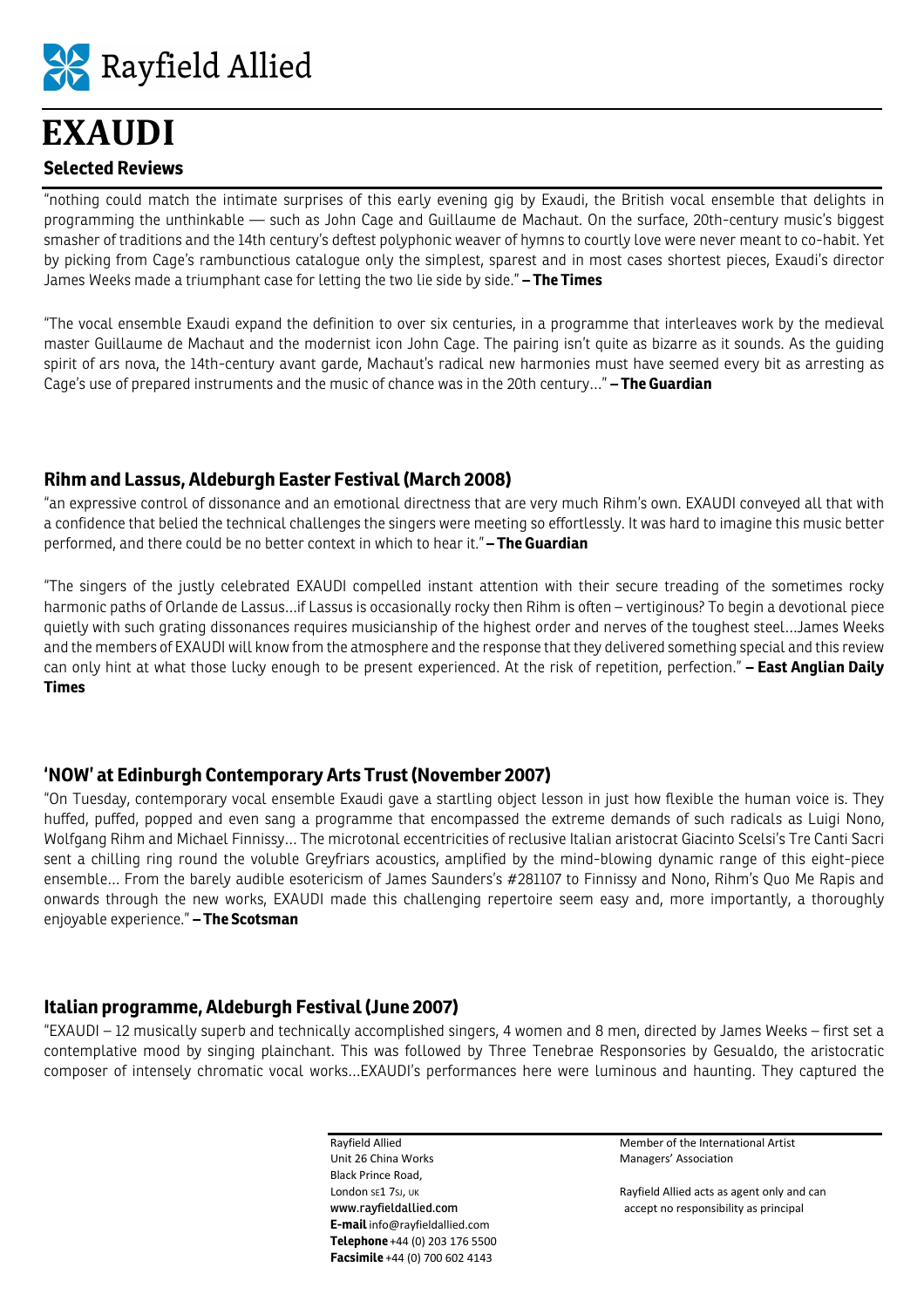

murky mood of the music, which, in the reverberant acoustics of the beautiful church, dating partly from Norman times, had a hallucinatory effect. Luigi Nono's astringently beautiful Sarà Dolce Tacere (1960) concluded the program. Do all the singers in EXAUDI have perfect pitch? I doubt it. Yet how else to explain that they were able to find and hold the pitches during the skittish, leaping passages of this complex 12-tone score?" **– The New York Times** 

"Following the Italian theme, they sang Gesualdo and Monteverdi, and then jumped feet first into the 20th century with pieces of mind-bending complexity by Sciarrino, Castiglioni, Scelsi and Nono. This is music that few people are likely to hear more than once, but if that one time is a performance by EXAUDI they are not likely to forget it. Where else are there sopranos like these, guaranteed to hit the notes other choral singers cannot reach?" **– The Financial Times** 

# **Spitalfields Winter Festival (December 2006)**

"This Spitalfields Winter Festival concert kicked off with Tallis polyphony at its most exultant in the 20-minute Gaude gloriosa Dei mater. Four hundred years and one hour later, we ended with a cough — the final notated sound in the panoply of siren cries, shouting, whistling, and glissandi that make up the angry, fearsome Xenakis score Nuits, dedicated to political prisoners. To successfully combine both stylistic extremes in the same concert takes stamina, skill, bravery and cheek. No problem for EXAUDI: James Weeks's young vocal ensemble, 12-strong in this manifestation, has never sought the easy life. A different aural jolt arrived with the selection from Michael Finnissy's Seven Sacred Motets of 1991. We usually think of Finnissy as a fiendish creator of barbedwire jungles; yet, driven by his faith, he stripped himself down in these marvellous pieces to several florid vocal lines arching over insistent drones. Music of contemplation, this; but music with teeth and sinews. EXAUDI easily found the eloquence and beauty in what on the page might seem spare, even arid. It was all over, without an interval, inside of 70 minutes. If only more concerts were like this: focused, no fat, risky and brilliant." **– The Times**

# **Michael Finnissy at 60 (August 2006)**

"EXAUDI's concert was a real highlight in a weekend of extraordinary performances. Rather than simply being a pastiche of sacred modal music Finnissy completely inhabits this sound world, and you do not have to share the composer's faith to recognise the conviction in the music. On the evidence of this concert there cannot be many vocal ensembles around who can touch EXAUDI" **– New Notes** 

# **Ferneyhough Portrait, Aldeburgh Festival (June 2006)**

"There are some performances that you know will be etched on your memory forever, such is their intensity and power. The EXAUDI Vocal Ensemble, a group of young singers conducted by their founder James Weeks, sang Brian Ferneyhough's 1969 Missa Brevis with thrilling commitment and immediacy, revealing this masterpiece of modernism to be among the great settings of these archetypal texts. As with all of Ferneyhough's music, the Missa Brevis teems with complexity and extremity: words were pulverised into syllables or atomised into screams and whispers. The Gloria ended with an existential shout and the Kyrie began with a vision of a musical abyss, the basses at the bottom of their register and the sopranos attempting to scale stratospheric heights. But Weeks and the EXAUDI singers somehow alchemised all this ferocious technical difficulty into music of shattering directness. The terrifying textures of the music created a sense of awe and wonder: by throwing out traditional ideas about how these texts should be put to music, Ferneyhough's piece created its own kind of transcendence. The final seconds of the work were astonishing, as one

> Unit 26 China Works **Managers' Association** Managers' Association Black Prince Road, **E-mail** info@rayfieldallied.com **Telephone** +44 (0) 203 176 5500 **Facsimile** +44 (0) 700 602 4143

Rayfield Allied **Member of the International Artist**